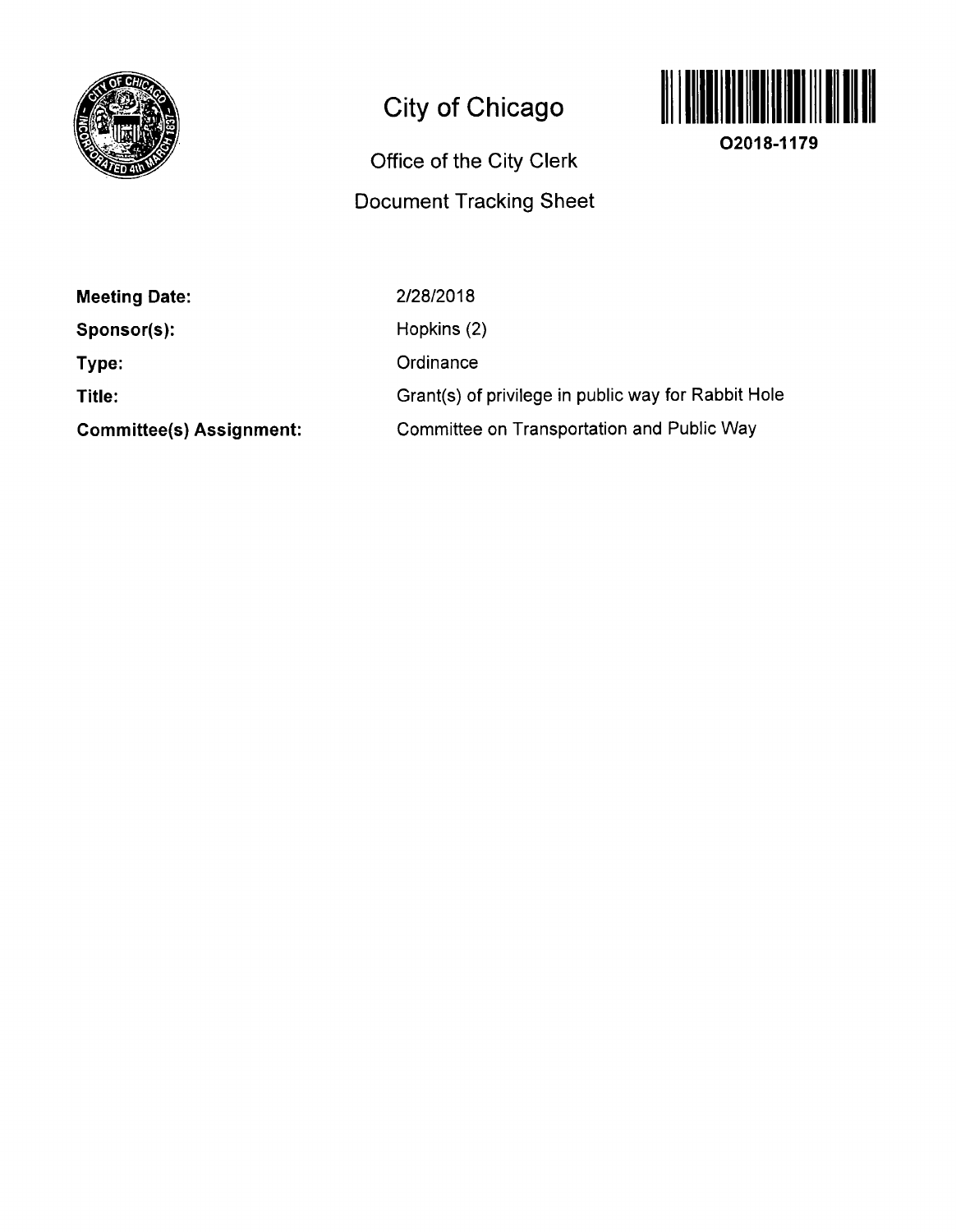**ORDINANCE** RABBIT HOLE Acct No 67-1 Permit No 1131909

Se It Ordained by the City Council of the City of Chicago

SECTION 1. Permission and authority are hereby given and granted to RABBIT HOLE, upon the terms and subject to the conditions of this ordinance to construct, install, maintain and use one (1) Wind Screen(s) on the public rightof-way adjacent to its premises known as 1208 N Wells St

Said Wind Screen(s) at Wells measure(s):

One (1) at four (4) feet in length, and four (4) feet in width for a total of sixteen (16) square feet.

The location of said privilege shall be as shown on prints kept on file with the Department of Business Affairs and Consumer Protection and the Office of the City Clerk.

Said privilege shall be constructed in accordance with plans and specifications approved by the Department of Transportation (Division of Project Development).

This grant of privilege in the public way shall be subject to the provisions of Section 10-28-015 and all other required provisions of the Municipal Code of Chicago

The grantee shall pay to the City of Chicago as compensation for the privilege #1131909 herein granted the sum of four hundred (\$400.00) per annum in advance.

A 25% penalty will be added for payments received after due date

Ť

The permit holder agrees to hold the City of Chicago harmless for any damage, relocation or replacement costs associated with damage, relocation or removal of private property caused by the City performing work in the public way

Authority herein given and granted for a period of five (5) years from and after Date of Passage.

Alderman

Brian Hopkins 2nd Ward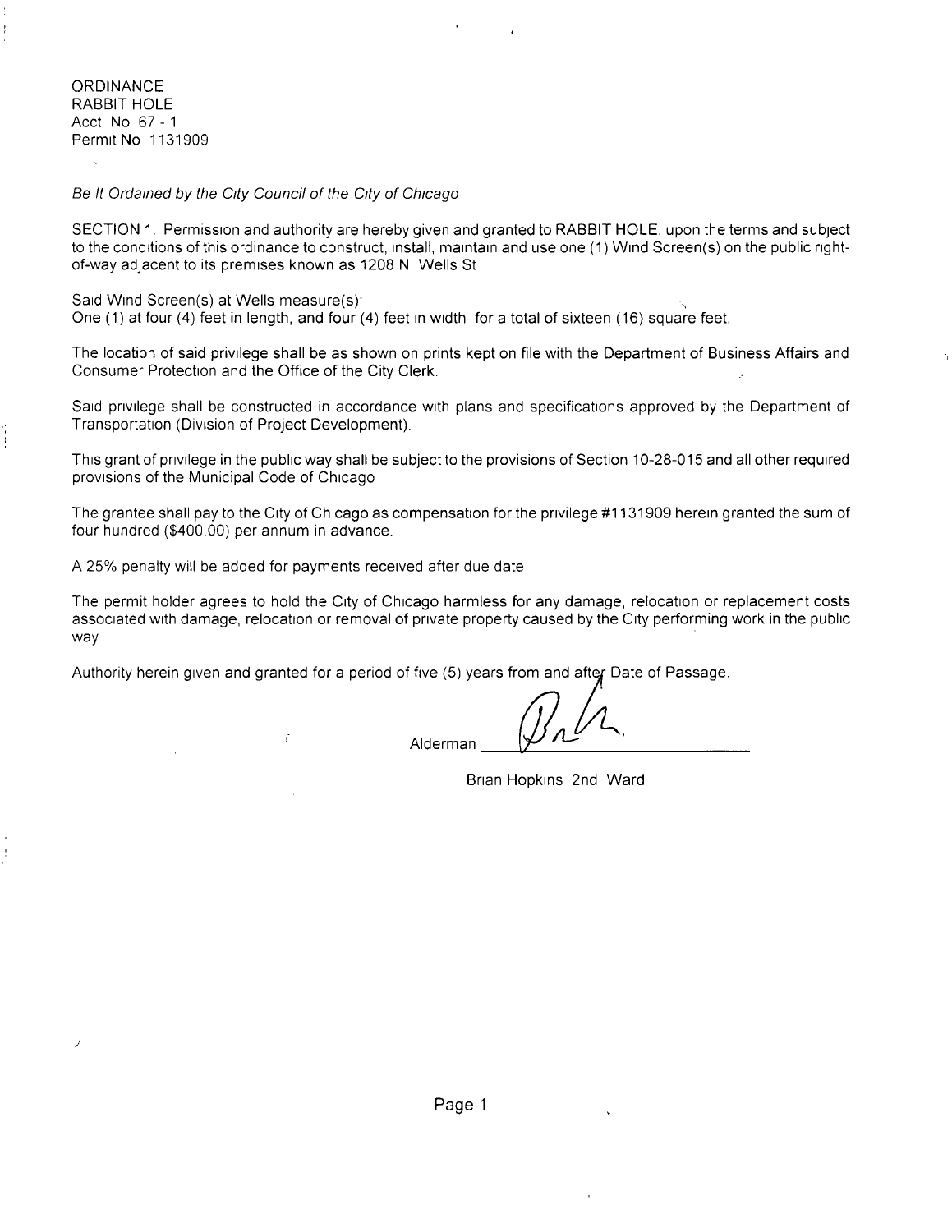

 $\epsilon$ 

 $(\xi - \text{p} \sigma - \xi - \text{p} \sigma)$